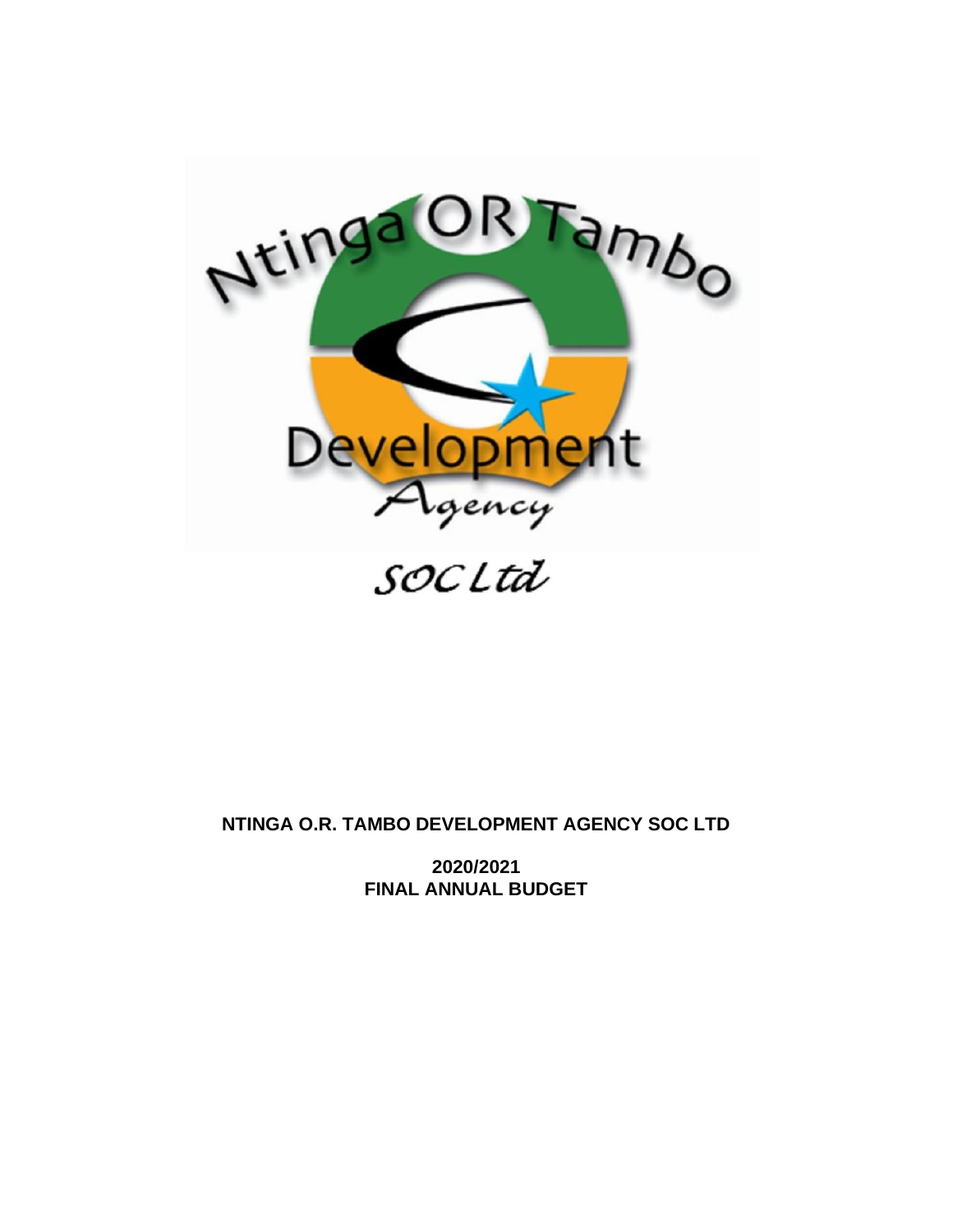## **Table of Contents**

| 1 <sub>1</sub> |                                                                           |
|----------------|---------------------------------------------------------------------------|
| 1.1            |                                                                           |
| 1.2            |                                                                           |
| 1.3            |                                                                           |
| 1.4            |                                                                           |
| 1.5            |                                                                           |
| 2.             |                                                                           |
| 3.             |                                                                           |
|                |                                                                           |
| 4.             |                                                                           |
| 4.1            |                                                                           |
| 4.2            | Overview of alignment of annual budget with service delivery agreement 11 |
| 4.3            |                                                                           |
| 4.4            |                                                                           |
| 4.5            |                                                                           |
| 5.             |                                                                           |
| 6.             |                                                                           |
| 7.             | QUALITY CERTIFICATION BY CHIEF EXECUTIVE OFFICER  13                      |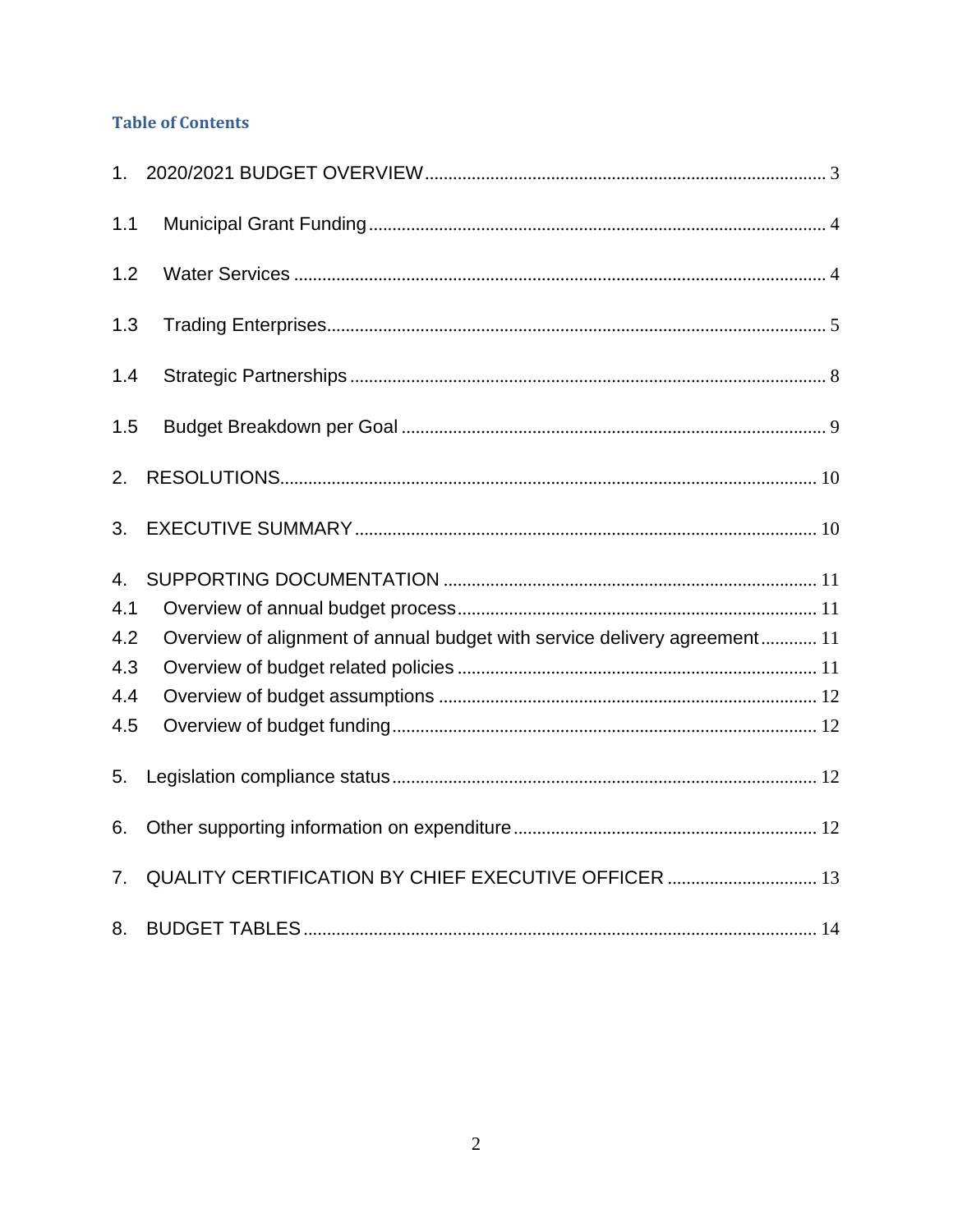## <span id="page-2-0"></span>**1. 2020/2021 BUDGET OVERVIEW**

a) Ntinga O.R. Tambo Development Agency SOC LTD is operating as a wholly owned implementing agent of the parent municipality, O.R. Tambo District Municipality (ORTDM). The amended mandate is mainly derived from the Constitution of the Republic of South Africa, 1996 (Act 108 of 1996) and Section  $84(1)(a)(b)(d)(k)(m)(n)$  & (p) of Municipal Structures Act, 1998 (Act 117 of 1998).

It is to facilitate, manage and implement Socio-economic Development initiatives with a special focus on:

- Water and Sanitation;
- Service Centres (e.g. Markets, Abattoirs, Agri-parks, Farms, etc.);
- Rural Development (e.g. Tourism, Forestry, Agriculture, etc.);
- Cooperatives and SMMEs; and
- Any other related function in partnership with either public or private sector.
- b) In implementing the above mandate the Entity has developed a strategy anchored on the following four goals:-
	- Goal 1: Sustainable Water Services (water supply and sanitation) Systems
	- Goal 2: Enhanced and Enabled Full Value Chains (upstream and downstream) for Agricultural Produce, Markets, Abattoirs and Aquaculture.
	- Goal 3: Diversified Partnerships that Promote Inclusive Socio-economic Development and Growth.
	- Goal 4: Dynamic, Capable and Sustainable State Owned Company.

This budget is aligned to the four goals.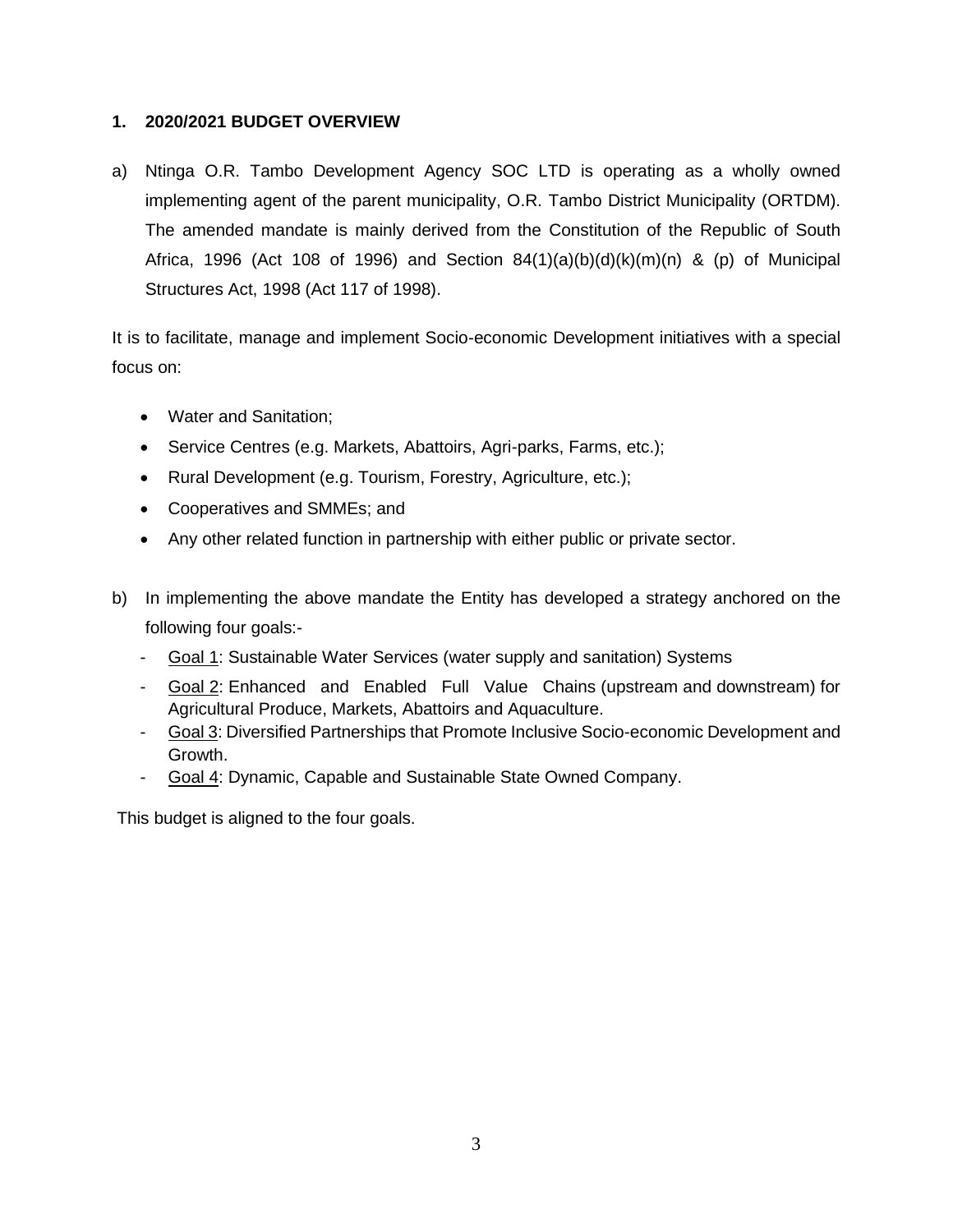## <span id="page-3-0"></span>**1.1 Municipal Grant Funding**

In January 2020 the entity submitted to the parent municipality the proposed 2020/2021 budget. The entity's expectation was that the municipality considers the entity's submission when preparing its budget for tabling in Council at the end of March 2020 and when it approves its final budget.

In the January budget the entity requested a grant amounting to R48 914 399 from the municipality. In the budget tabled in Council in March 2020 the entity 2020/2021 grant allocation amounted to R34 267 179. The final grant allocation for the 2020/2021 financial year amounts to R44 267 179. This means an increase of R1 075 620 from the 2019/2020 adjusted budget which was R43 191 559.

## <span id="page-3-1"></span>**1.2 Water Services**

Under Goal One the entity has been given a mandate of refurbishing, repairing and maintaining rural water schemes. It has been assigned 83 water schemes that are in the KSD Local Municipality. For the entity to be effective and efficient in the water services function it requires a fully functional workshop and the budget required for it amounts to R19 800 000.

The costing of refurbishment and repairs and maintenance of the 83 water schemes was done annually it amounts to R6 800 000 and R15 288 600 respectively.

The submitted budget included funding required for refurbishment, repair and maintenance of water schemes.

On the basis that the entity was never given funding to establish the water services function a request was made for the municipality to pay the entity in advance tranches. In addition, a proposal was made to the municipality for it to create a designated budget for work that is allocated to the entity.

In previous years there has been a situation whereby the municipality did not have sufficient budget for the work allocated to the entity.

4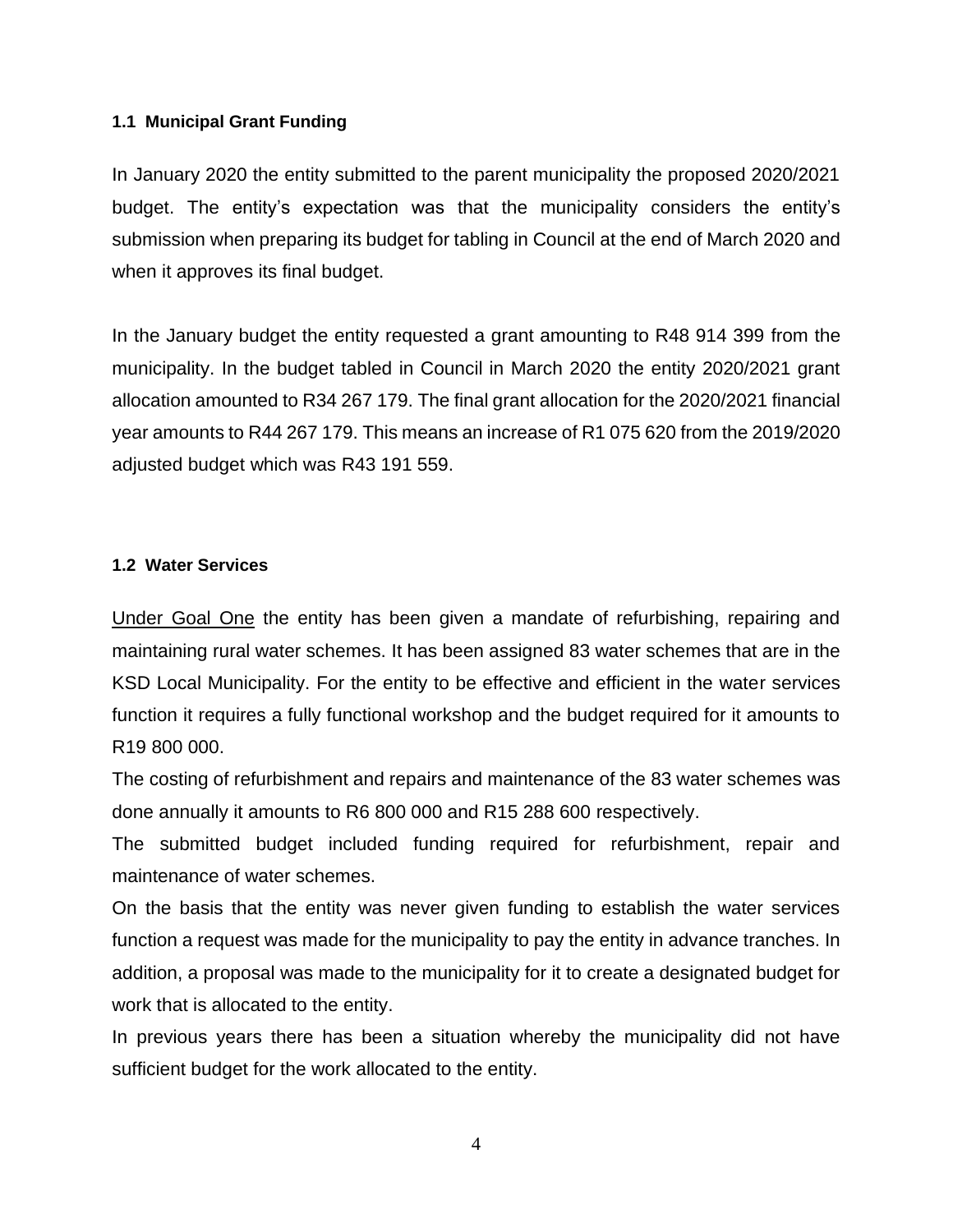The entity is in the process of compiling a database of water consumers in peri-urban areas so that those consumers with yard connections can be charged for was availability. The parent municipality has approved flat rate charge to be levied and they are as follows:-

|      | <b>Description</b>                                              | <b>Flat</b><br>rate<br>per |
|------|-----------------------------------------------------------------|----------------------------|
|      |                                                                 | month                      |
| i)   | <b>Businesses</b>                                               | R450.00                    |
| ii)  | Household with yard connections and a flushing<br>toilet system | R250.00                    |
| iii) | Households with yard connections only                           | R <sub>150.00</sub>        |

## <span id="page-4-0"></span>**1.3 Trading Enterprises**

Under Goal Two, a strategic goal focusing on enhancing agricultural value chains is being pursued by the entity whereby local production is being facilitated. Furthermore, the entity is operating farms which are used as the production facility for crops that are sold at the fresh produce market as well as livestock that is slaughtered and sold at the abattoir. A budget is set for the purchase and exchange of cows to be fattened at the farms and then slaughter at the abattoir for sale. In the 2020/2021 financial year the entity will be expanding its footprint by opening a meat market at the fresh produce market.

Meat sales make up the biggest component of revenue generated by trading enterprises as graphically presented below.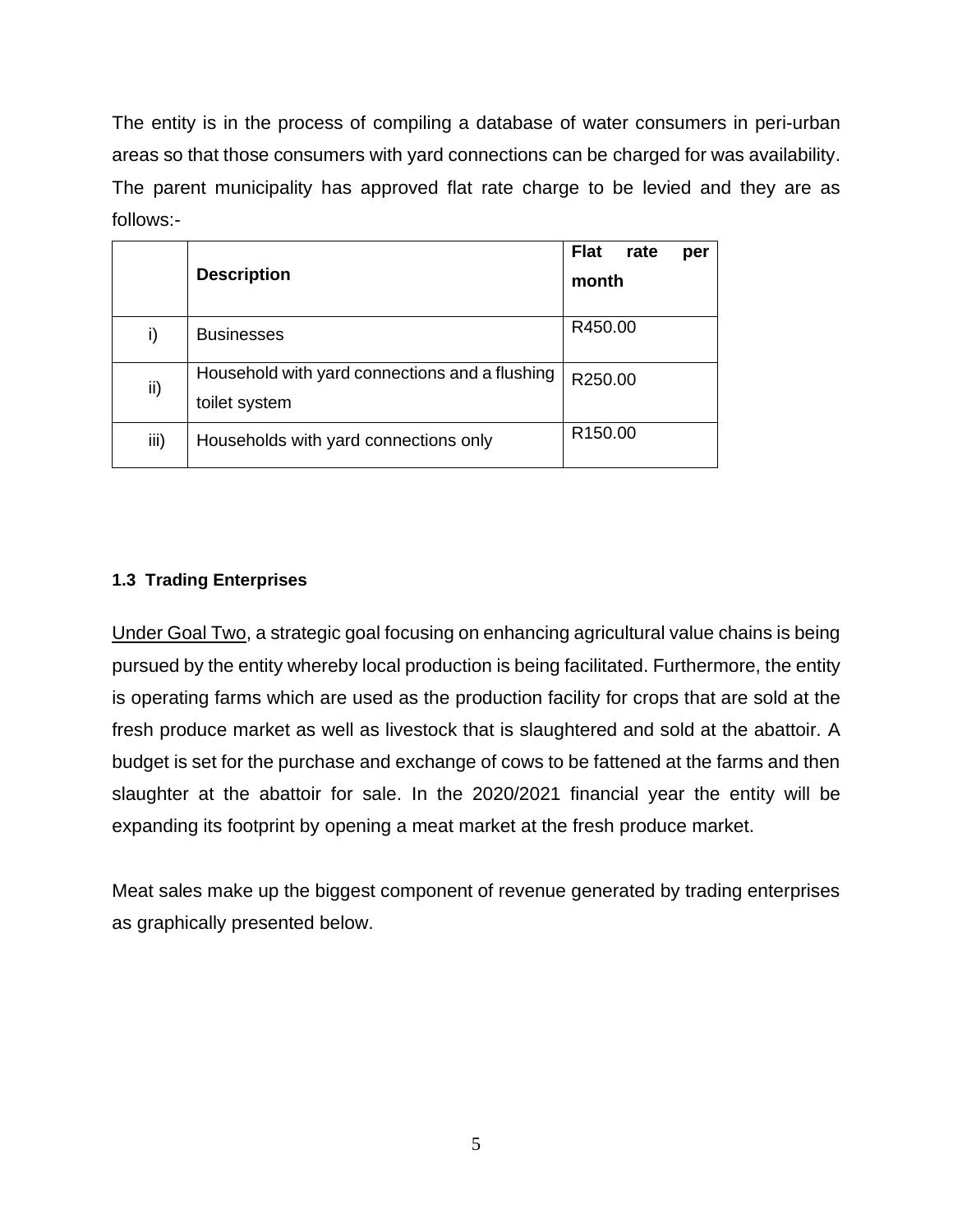

It must be noted that selling prices fluctuate from time to time during the year depending on open market conditions. Below are average prices/tariffs/rates that will be used by the trading enterprises in buying stock or servicing customers.

| <b>Description</b>    | 2019/20                                     | 2020/21            | 2021/22            | 2022/23            |
|-----------------------|---------------------------------------------|--------------------|--------------------|--------------------|
|                       | <b>Current year</b>                         | <b>Budget year</b> | <b>Budget year</b> | <b>Budget year</b> |
|                       |                                             |                    |                    |                    |
|                       | Average prices for procurement of livestock |                    |                    |                    |
| Purchase<br>of        | R20.21                                      | R21.22             | R22.28             | R23.40             |
| cattle (price per     |                                             |                    |                    |                    |
| kg)                   |                                             |                    |                    |                    |
| Purchase of pigs      | R24.50                                      | R25.73             | R27.01             | R28.36             |
| (price per kg)        |                                             |                    |                    |                    |
| Purchase<br><b>of</b> | R28.00                                      | R29.40             | R30.87             | R32.41             |
| sheep (price per      |                                             |                    |                    |                    |
| kg)                   |                                             |                    |                    |                    |
|                       |                                             |                    |                    |                    |
|                       | Abattoir slaughter and cutting fees         |                    |                    |                    |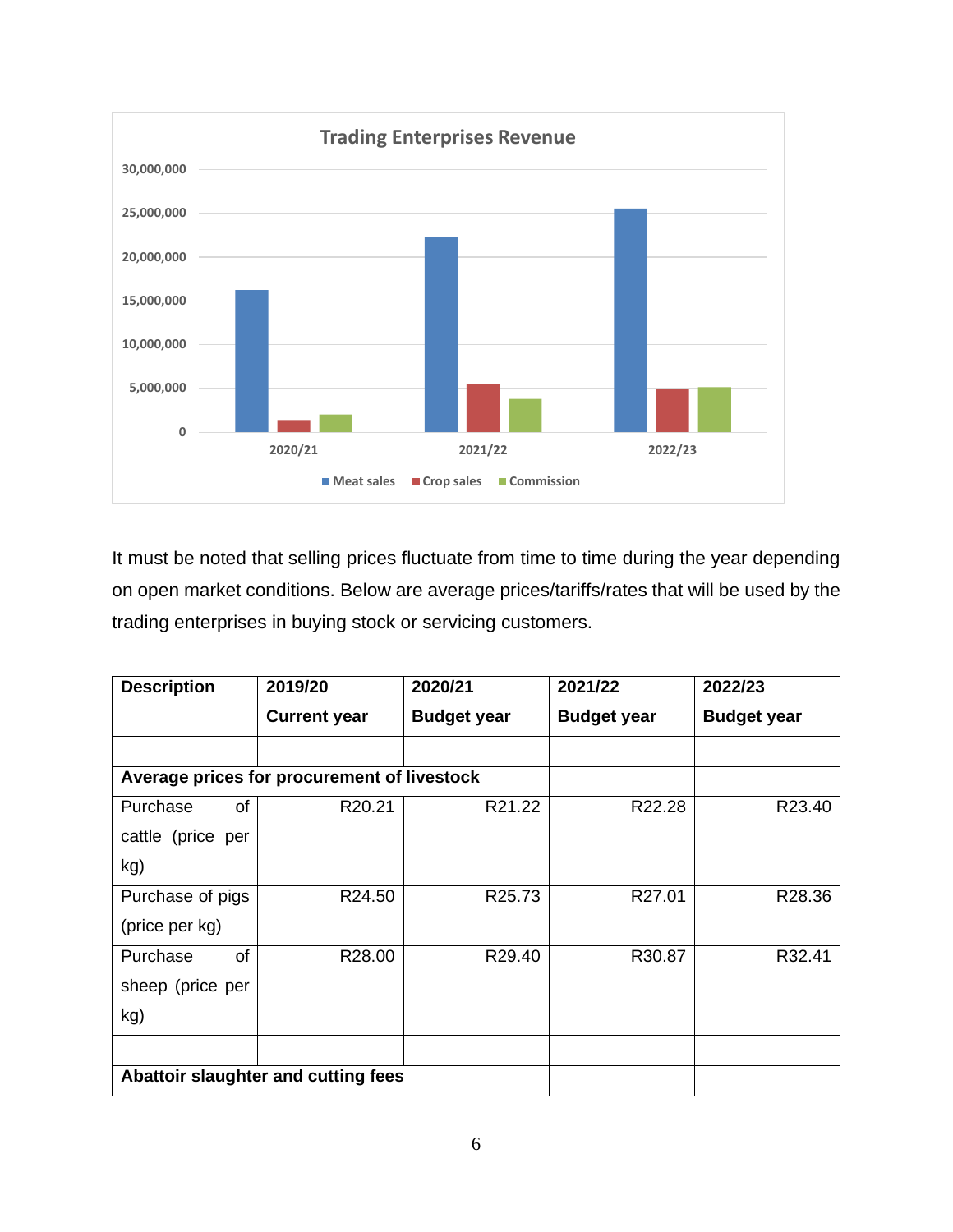| <b>Description</b>                    | 2019/20             | 2020/21             | 2021/22            | 2022/23            |  |
|---------------------------------------|---------------------|---------------------|--------------------|--------------------|--|
|                                       | <b>Current year</b> | <b>Budget year</b>  | <b>Budget year</b> | <b>Budget year</b> |  |
| Cattle Slaughter<br>fee               | R540.00             | R590.00             | R620.00            | R660.00            |  |
| <b>Beef Cutting fee</b>               | R2.00/kg            | R2.50/Kg            | R3.00/Kg           | 4.00/Kg            |  |
| Sheep Slaughter<br>Fee                | R150.00             | R <sub>150.00</sub> | R165.00            | R170.00            |  |
| <b>Mutton Cutting</b><br>Fee          | R50.00              | R65.00              | R75.00             | R90.00             |  |
| Pigs slaughter<br>Fee                 | 3.00/kg             | 3.50/kg             | 4.00/kg            | 4.00-4.50/kg       |  |
| Pork Cutting Fee                      | R75.00              | 2.00/Kg             | 2.50/Kg            | 2.50/Kg            |  |
| <b>Parking daily rates</b>            |                     |                     |                    |                    |  |
| <b>Trailers</b>                       | R 50.00             | R 54.00             | R 58.32            | R 62.99            |  |
| Kombi, Truck<br>(less than<br>8tonne) | R 65.00             | R 70.20             | R 75.82            | R 81.88            |  |
| <b>TLBS</b>                           | R 50.00             | R 54.00             | R 58.32            | R 62.99            |  |
| <b>Truck 8tonne</b>                   | R 80.00             | R 86.40             | R 93.31            | R 100.78           |  |
| <b>Tractor &amp; Cars</b>             | R 60.00             | R 64.80             | R 69.98            | R 75.58            |  |
| <b>Parking monthly rates</b>          |                     |                     |                    |                    |  |
|                                       |                     |                     |                    |                    |  |
| <b>Trailers</b>                       | R 701.04            | R757.12             | R 817.69           | 883.11             |  |
| Kombi, Truck<br>(less than<br>8tonne) | R 1,015.59          | R1,096.84           | R 1,184.58         | 1,279.35           |  |
| <b>TLBS</b>                           | R 1,683.48          | R1,818.16           | R 1,963.61         | 2,120.70           |  |
| <b>Truck 8tonne</b>                   | R 1,835.00          | R1,981.80           | R 2,140.35         | 2,311.57           |  |
| <b>Tractor &amp; Cars</b>             | R 786.42            | R849.33             | R 917.28           | 990.66             |  |
| <b>Bus</b>                            | R 838.81            | R905.91             | R 978.39           | 1,056.66           |  |
| Forklift (Monthly<br>Rental)          | R 5,473.08          | R5,910.93           | R 6,383.80         | 6,894.51           |  |
| Forklift (Hourly<br>Rate)             | R 233.28            | R251.94             | R 272.10           | 293.87             |  |
| Horse & Trailer<br>(Monthly)          | R 4,860.00          | R5,248.80           | R 5,668.70         | 6,122.20           |  |
| Office space monthly rental           |                     |                     |                    |                    |  |
| Rater per square<br>meter             | R166.05             | R179.33             | R193.68            | R209.17            |  |
| Market stalls monthly rental          |                     |                     |                    |                    |  |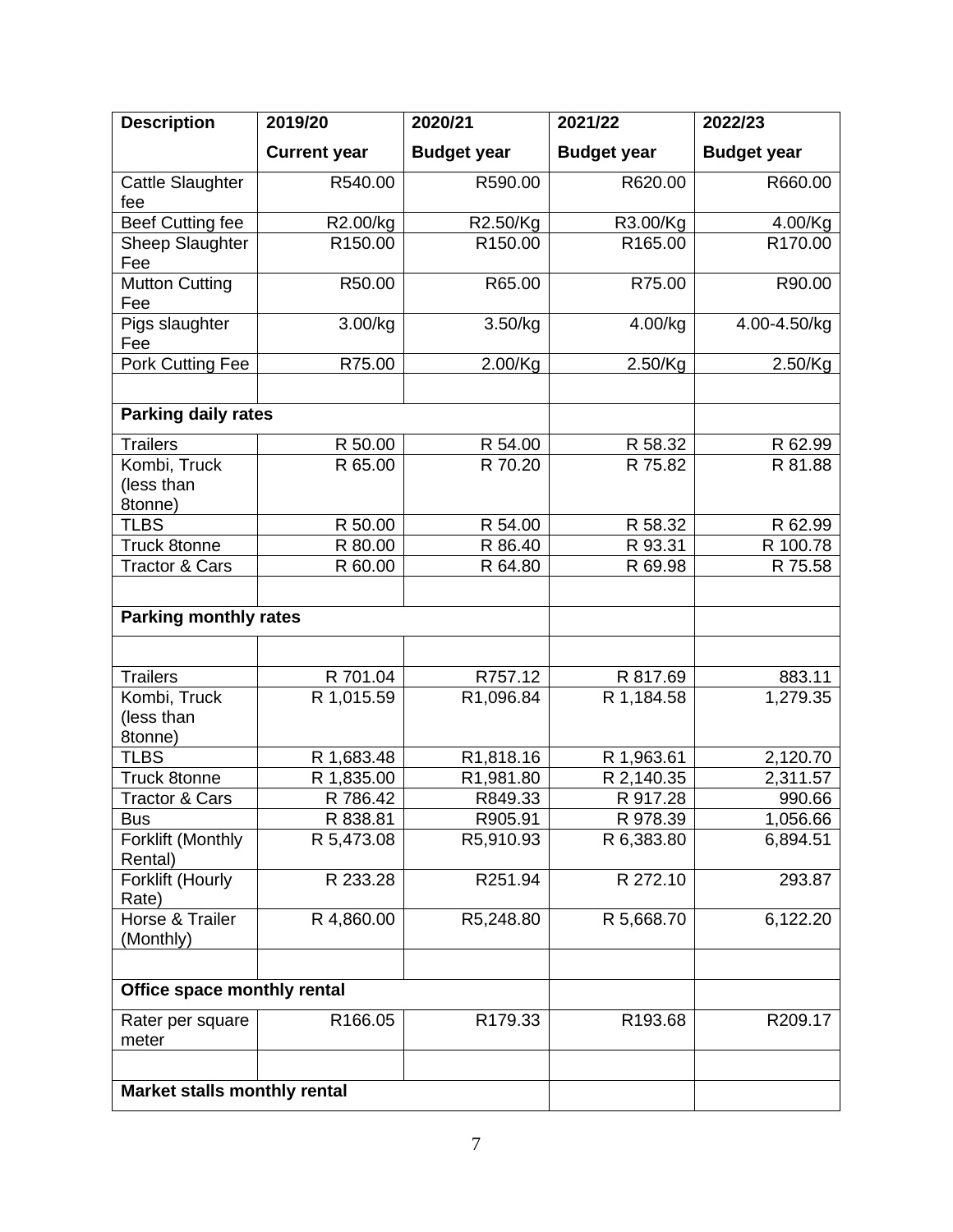| <b>Description</b>                                          | 2019/20             | 2020/21             | 2021/22             | 2022/23            |
|-------------------------------------------------------------|---------------------|---------------------|---------------------|--------------------|
|                                                             | <b>Current year</b> | <b>Budget year</b>  | <b>Budget year</b>  | <b>Budget year</b> |
| Flat rate                                                   | R 604.80            | R 653.18            | R 705.44            | R 761.87           |
|                                                             |                     |                     |                     |                    |
| <b>Storage monthly rental</b>                               |                     |                     |                     |                    |
| Rate per square<br>meter for fully<br>ventilated<br>storage | R93.20              | R <sub>100.19</sub> | R <sub>107.71</sub> | R115.79            |
| Rate per square<br>meter for other<br>storage facilities    | R113.13             | R <sub>122.18</sub> | R131.95             | R142.51            |
| Open space (flat<br>rate)                                   | R 5,169.30          | R 5,686.23          | R 6,254.85          | R 6,880.34         |
| Potato washing and packaging                                |                     |                     |                     |                    |
| Price per bag                                               | R 3.90              | R 4.21              | R 4.55              | R 4.91             |
| <b>Fresh Produce</b><br>Market buyers'<br>cards             | R 30.00             | R 30.00             | R 32.50             | 35.00              |

## <span id="page-7-0"></span>**1.4 Strategic Partnerships**

Under Goal Three, in the coming year the entity will be implementing special projects funded by the municipality which include RAFI, cooperatives development and the labour activation programme which is funded by the Department of Labour.

The entity is playing a pivotal role in key local economic development initiatives such as oceans economy, special economic zone, industrial parks etc. It is working in collaboration with the rural economic development and planning department of the parent municipality as well as local municipalities.

The strategy is to forge strategic partnerships with relevant national and provincial departments that has funding for these initiatives.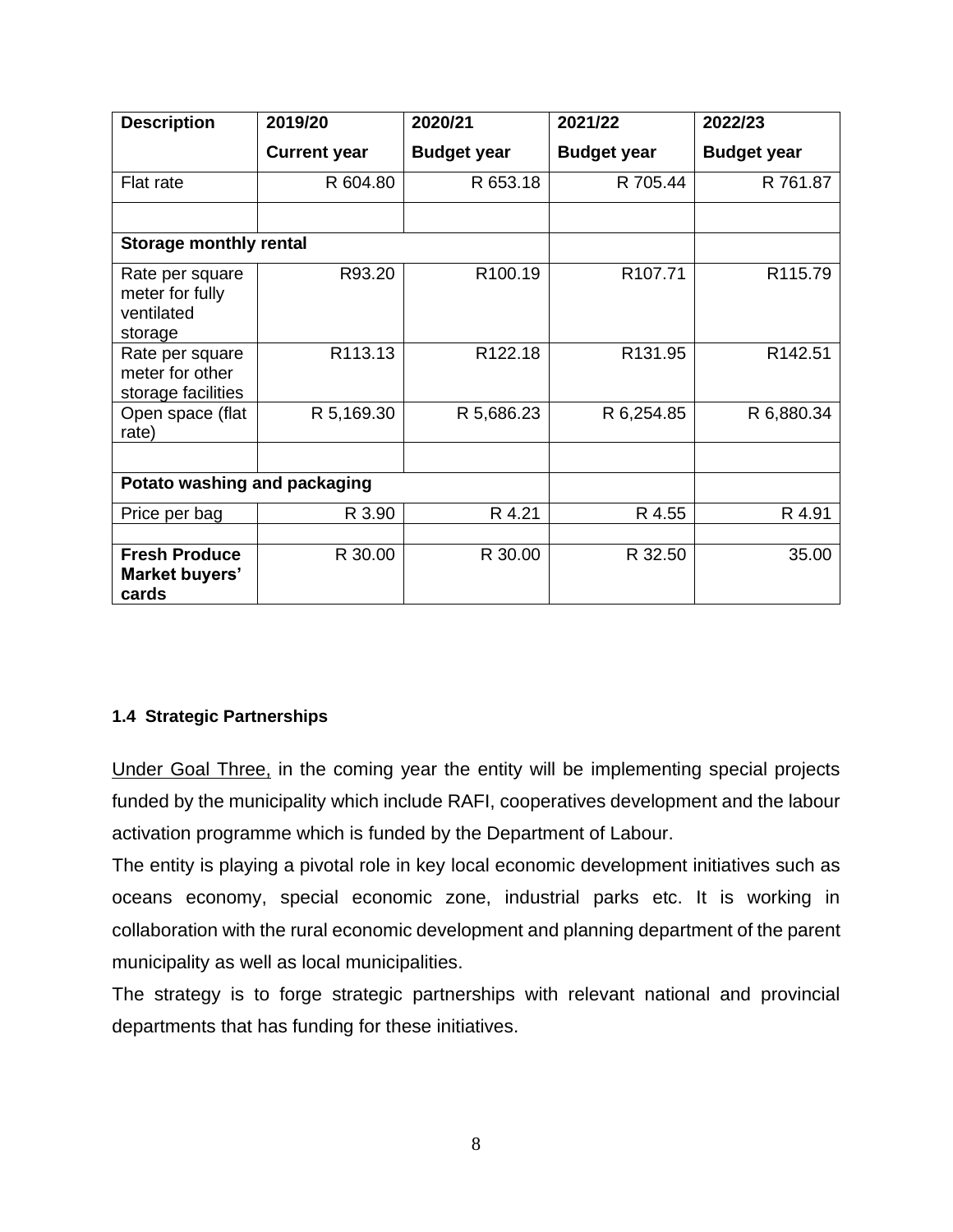## <span id="page-8-0"></span>**1.5 Budget Breakdown per Goal**



The 2020/2021 budget is summarized as follows:-

The total budget for the 2020/2021 financial year amount to R116,1 million and the bulk of it relates to Goal Two followed by water services. This changes in the 2021/2022 financial year and onwards wherein the biggest budget allocation is made to Goal Four. The reason for the change is that in 2020/2021 financial year water services is budgeted to be allocated a once-off establishment grant amounting to R19,8 Million. Goal Three receives the least budget allocation due to the reason that it plays a facilitation role and is capacitated on a project by project basis. Only one person is appointed on a permanent basis.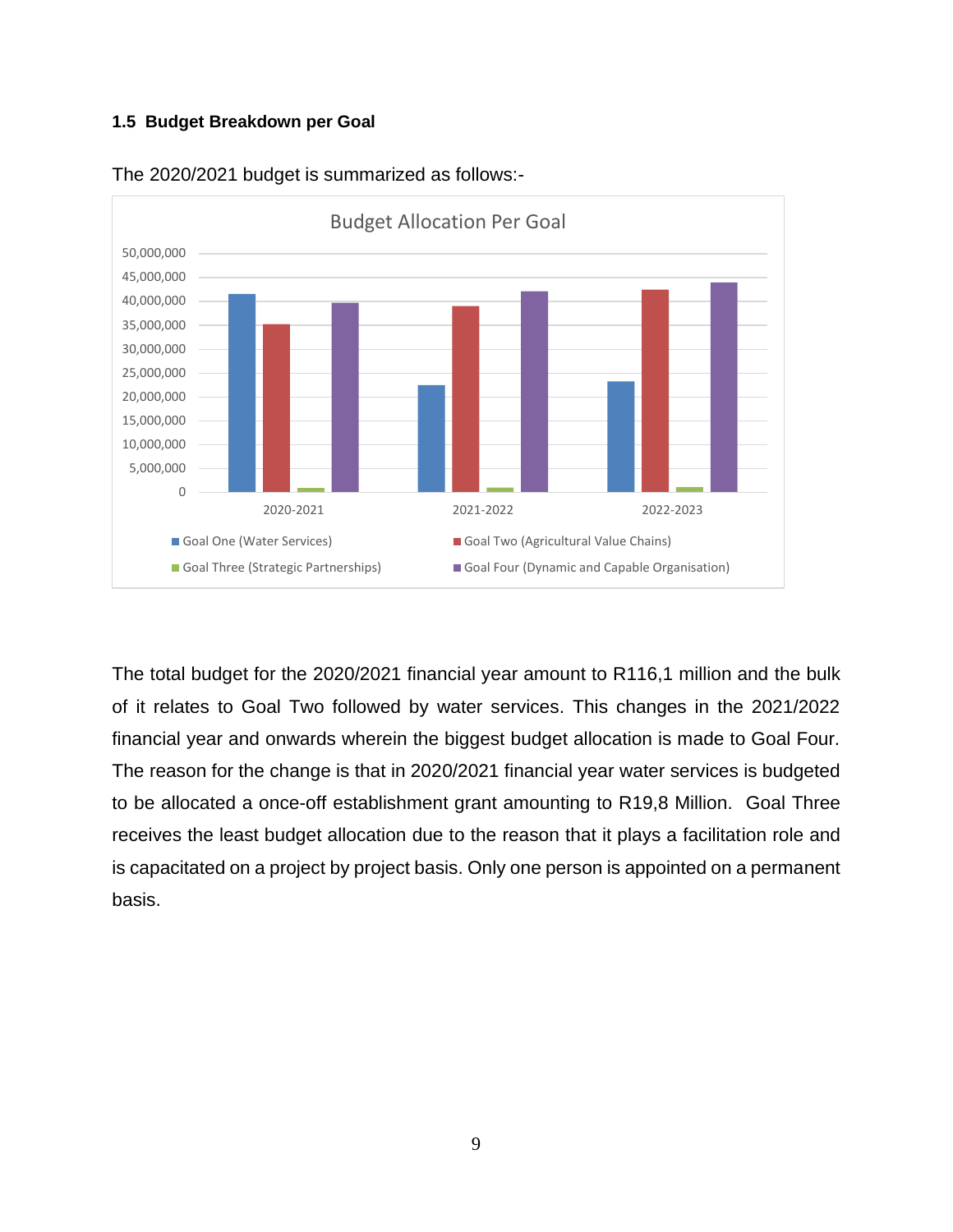## <span id="page-9-0"></span>**2. RESOLUTIONS**

In compliance with Local Government: Municipal Finance Management Act Section, the Board of Directors approved the 2020/2021 budget of the Entity. The Board of Directors submitted the proposed budget for the entity to its parent municipality not later than 150 days before the start of the entity's financial year. The parent municipality considered the proposed budget of the entity and assessed the entity's priorities and objectives. This will then be formalised in a service delivery agreement to be entered into by the two parties.

#### <span id="page-9-1"></span>**3. EXECUTIVE SUMMARY**

The 2020/2021 operational annual budget amounts to R87,5 Million and capital budget amounts to R28.6 Million. This gives a total 2020/2021 budget of R116,1 Million compared to the previous 2019/2020 financial year budget of R95,3 Million. The main reason for the increase is the budget for the establishment of the water services workshop.

Grant funding from the parent municipality for 2020/2021 financial year is R44,2 Million. For the 2019/2020 financial year, it was R43,1 Million.

Year to year budget increase is estimated to be approximately 9%.

There is a 6% estimated increase in salaries and wages budget. Budget provision has been made for filling of new vacant positions at the abattoir and the fresh produce market due to the establishment of the meat market. One position of a foreman is budgeted for under water services.

Funds that are not readily required for operational requirements are invested in call deposits in line with the investment policy.

The entity does not have long term borrowings.

Net assets position is expected to be sound into the foreseeable future with assets exceeding liabilities.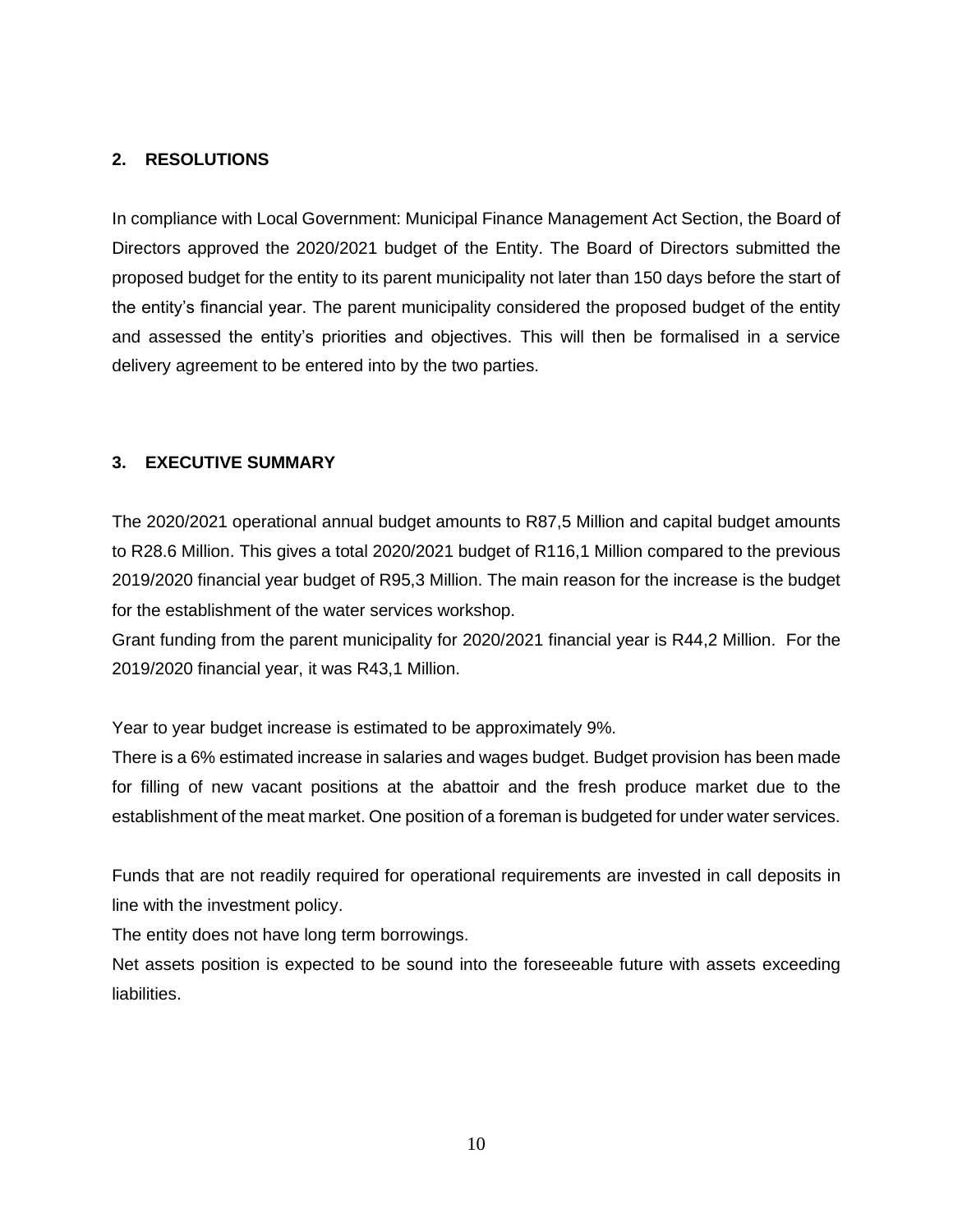#### <span id="page-10-1"></span><span id="page-10-0"></span>**4. SUPPORTING DOCUMENTATION**

#### **4.1 Overview of annual budget process**

There is an agreement in place between the entity and the parent municipality. This agreement is based on the mandate given to the Entity. As part of the integrated development plan of the parent municipality activities to be carried out by the entity are outlined. In addition to this, the Board of Directors develops and adopts a strategy of implementing the mandate. All of these are then used to inform budget proposals. Heads of departments prepare departmental budgets for submission to Chief Financial Officer for checking alignment with the strategy as well as consolidation.

The consolidated budget is then considered by the Board Committee before it is discussed and approved by the Board of Directors.

#### <span id="page-10-2"></span>**4.2 Overview of alignment of annual budget with service delivery agreement**

Ntinga is a wholly owned municipal entity of O.R. Tambo District Municipality. The parent municipality appoints the Board of Directors. As a means of oversight the parent municipality is represented in meetings of Board of Directors. Financial reports of the entity are submitted to the parent municipality monthly. Furthermore, quarterly performance reports and financial reports are subject of discussions by Council of the parent municipality. The entity is also subjected to Municipal Public Accounts Committee processes.

#### <span id="page-10-3"></span>**4.3 Overview of budget related policies**

Listed below are Ntinga's budgeted related policies.

- Asset management policy
- Credit control policy
- Fleet management policy
- Banking and Investment policy
- Leave policy
- Performance management policy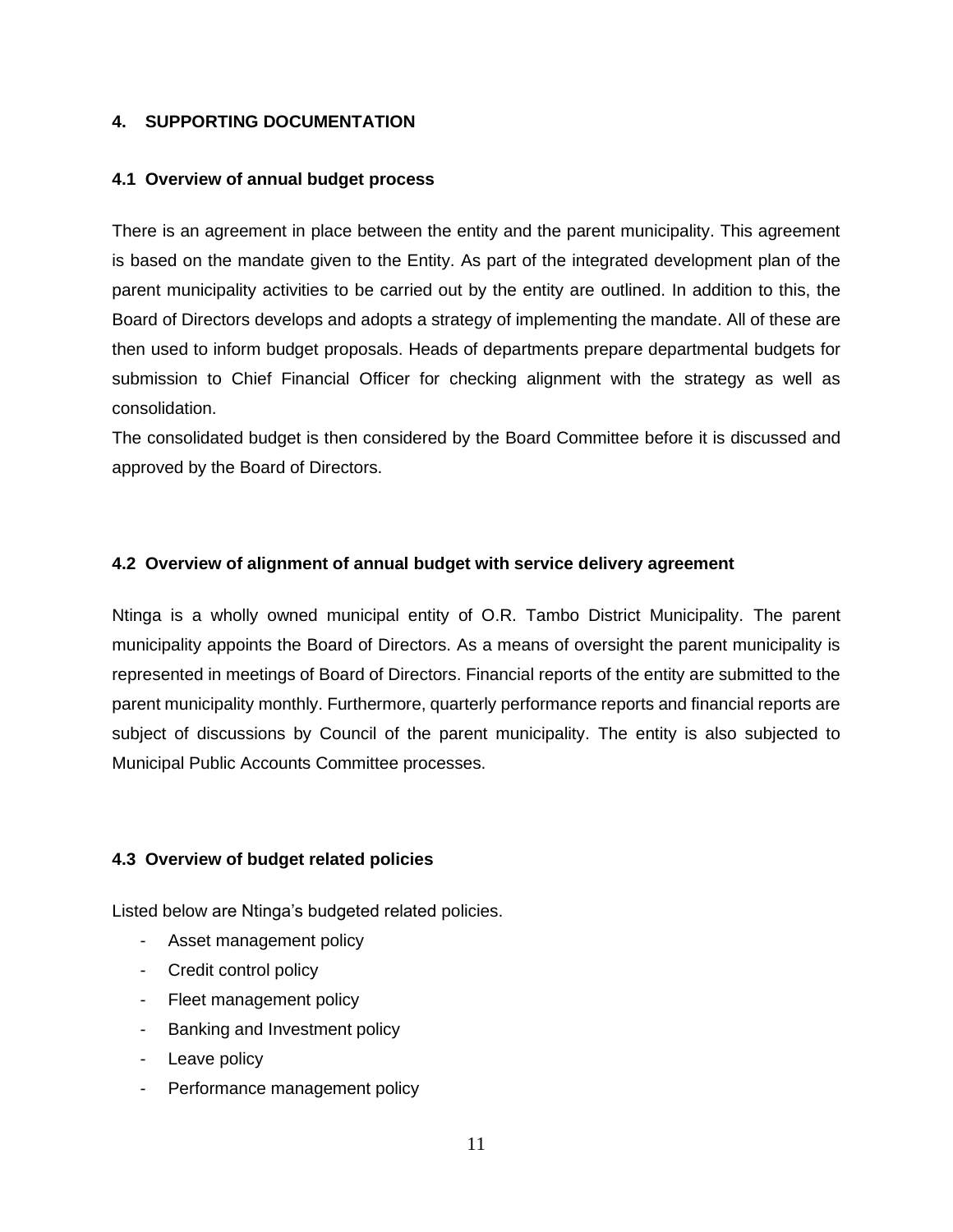- Budget policy

#### <span id="page-11-0"></span>**4.4 Overview of budget assumptions**

The budget proposals are based on the following assumptions:-

- a) Medium Term Expenditure Framework (MTEF) Guide was used to inform some of the budget proposals.
- b) Improved returns on investments made on projects such as the abattoir and the fresh produce market are expected in the 2020/2021 financial year.
- $\circ$ ) Year to year price increase is estimated to be approximately 9%. This is informed by the struggling economic outlook.
- d) The Entity is attending to operational challenges in service centers such as the farms, fresh produce market and the abattoir. There is a strategy that links operations of the three trading enterprises being Adam Kok Farms, Abattoir and the Fresh Produce Market thereby maximizing return on investment.
- e) The Entity has budgeted for depreciation in value of assets.

## <span id="page-11-1"></span>**4.5 Overview of budget funding**

The budget is partly funded from grant funding from the Parent Municipality.

Own revenue in the form of the fresh produce market commission, crop and livestock sales and the abattoir operations is expected to improve.

#### <span id="page-11-2"></span>**5. Legislation compliance status**

Ntinga is fully implementing all legislation that is applicable to it. There are no delays in implementation and there is no application for such.

#### <span id="page-11-3"></span>**6. Other supporting information on expenditure**

a) Estimates of year to year budgets are based on the costing of projects and programmes. In an event that budgets require annual increases, we used an average percentage of 9%.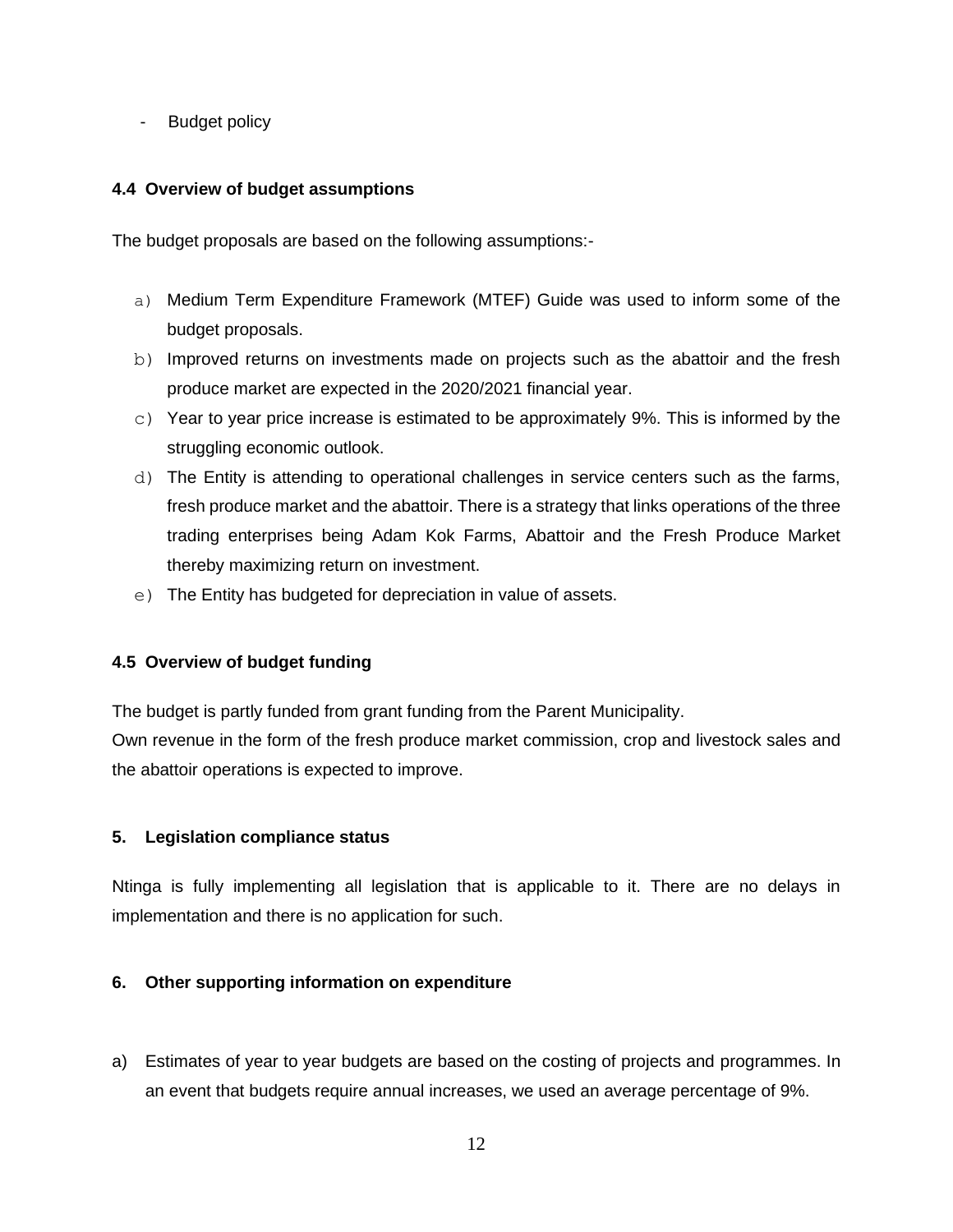- b) Accommodation and travel budget will be utilized for all employees within the institution. This is mainly based on travelling to be done by staff when performing their duties as well as training requirements and workshops that will be attended to skill and capacitate employees.
- c) Board and committees' fees budget has been made available for board and committee meetings. It is expected that the Board and its Committees will hold a minimum of four meetings each during the year. The budget includes all board related expenses such as travelling and accommodation.

# <span id="page-12-0"></span>**7. QUALITY CERTIFICATION BY CHIEF EXECUTIVE OFFICER**

I, Pakamile Pongwana, Chief Executive Officer of Ntinga O.R. Tambo Development Agency SOC LTD hereby certify that the 2020/2021 annual budget has been prepared in accordance with the Municipal Finance Management Act and the regulations made under the Act, and that the annual budget is consistent with the integrated development plan of the parent municipality and the Entity's strategy.

P.K. Pongwana **Chief Executive Officer**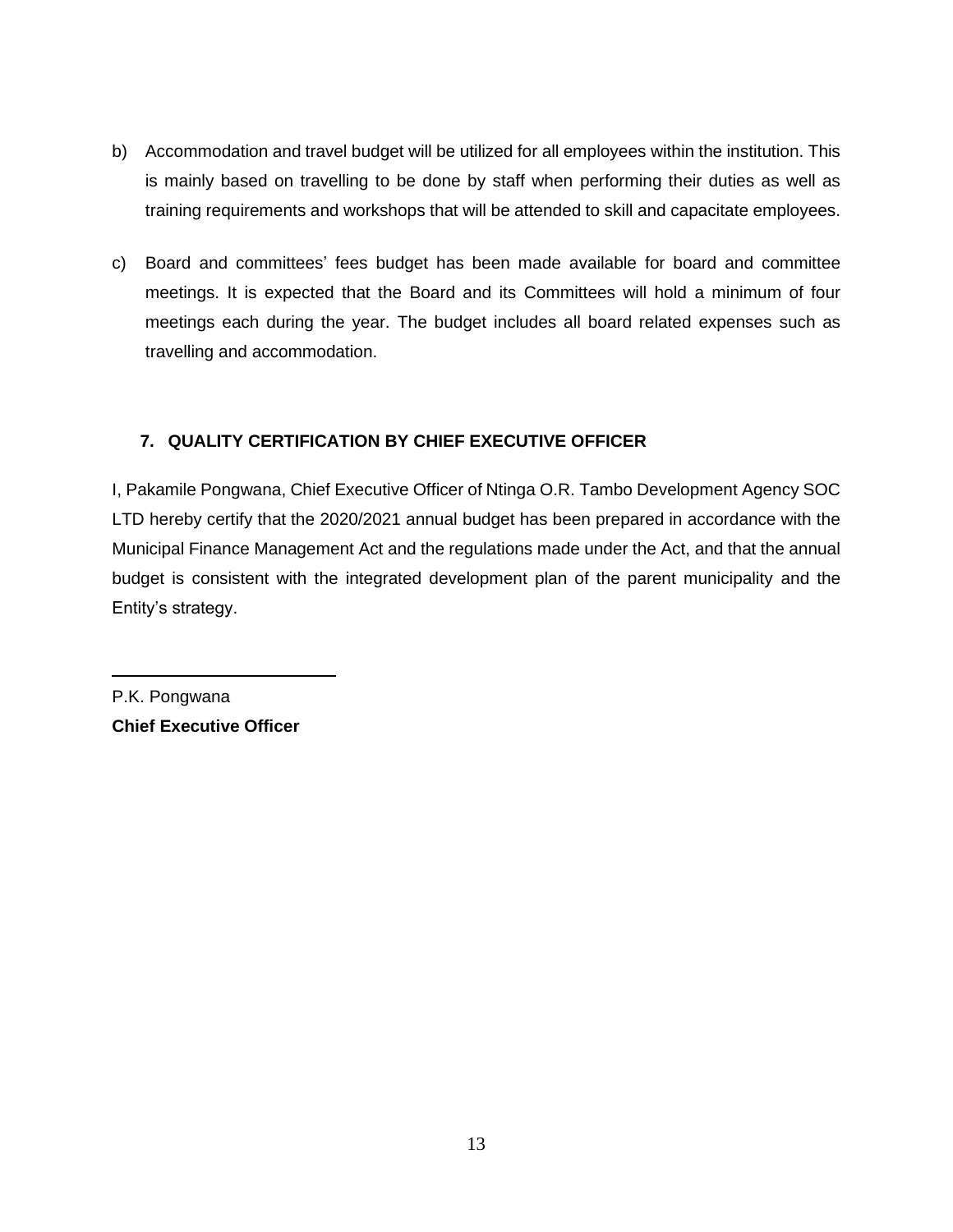## **8. BUDGET TABLES**

#### **8.1 Statement of Financial Performance**

<span id="page-13-0"></span>

| <b>Description</b>                                                           | 2016/2017                | 2017/2018          | 2018/19                          |                                     | 2019/20 Medium Term Revenue & Expenditure Framework |                                 |                                 |                                 |  |  |
|------------------------------------------------------------------------------|--------------------------|--------------------|----------------------------------|-------------------------------------|-----------------------------------------------------|---------------------------------|---------------------------------|---------------------------------|--|--|
| Rands                                                                        | Audited<br>Outcome       | Audited<br>Outcome | <b>Audited</b><br><b>Outcome</b> | 2019/2020<br><b>Original Budget</b> | 2019/2020<br><b>Adjusted Budget</b>                 | <b>Budget year</b><br>2020/2021 | <b>Budget year</b><br>2021/2022 | <b>Budget year</b><br>2022/2023 |  |  |
| <b>Revenue by Source</b>                                                     |                          |                    |                                  |                                     |                                                     |                                 |                                 |                                 |  |  |
|                                                                              |                          |                    |                                  |                                     |                                                     |                                 |                                 |                                 |  |  |
| Abattoir Revenue                                                             | 2,607,022                | 6,070,229          | 7,848,902                        | 34,509,100                          | 11,119,376                                          | 7,367,615                       | 8,484,310                       | 9,786,550                       |  |  |
| Dairy Farm Revenue                                                           | 255,149                  | 270,798            |                                  |                                     |                                                     |                                 | $\overline{\phantom{a}}$        |                                 |  |  |
| Kei Fresh Produce Market revenue                                             | $\overline{\phantom{a}}$ | 1,220,277          | 963,069                          | 8,484,348                           | 2,166,586                                           | 10,996,579                      | 18,182,150                      | 21,699,614                      |  |  |
| Interest earned - external investments                                       | 3,053,611                | 2,273,039          | 1,155,693                        | 2,500,000                           | 400,000                                             | 450,000                         | 455,000                         | 460,000                         |  |  |
| Special Projects and other conditional grants                                | 20,842,785               | 4,633,831          | 6,786,506                        | 13,931,667                          | 17,989,231                                          | 3,539,667                       | 2,048,000                       | 1,008,000                       |  |  |
| Transfers and Subsidies (ORTDM)                                              | 29,133,461               | 32,821,584         | 27,053,508                       | 32,791,559                          | 43,191,559                                          | 44,267,179                      | 44,843,469                      | 45,492,269                      |  |  |
| Donations received                                                           | 435,800                  | 506,577            | 665,596                          |                                     | 3,095                                               |                                 |                                 |                                 |  |  |
| Other revenue                                                                | 380,257                  | 256,066            | 1,101,749                        | 50,000                              | 110,000                                             | 110,000                         | 120,000                         | 125,000                         |  |  |
| Farms revenue                                                                | 272,005                  | 5,082,140          | 4,759,027                        | 6,690,000                           | 2,456,062                                           | 2,778,213                       | 6,929,284                       | 6,273,400                       |  |  |
| Water Services (Operational, Refurbishment<br>Grants and Peri-urban billing) | $\blacksquare$           | 1,858,745          | 10,479,300                       | 20,500,000                          | 15,488,600                                          | 23,088,600                      | 23,588,600                      | 24,088,600                      |  |  |
| Water Services - Establishment Grant                                         |                          |                    |                                  |                                     |                                                     | 19,800,000                      |                                 |                                 |  |  |
| Adjustments to biological assets                                             | 3,800                    | 4,285,693          | 4,013,157                        | 70,000                              | 2,100,000                                           | 2,100,000                       | 2,150,000                       | 2,150,000                       |  |  |
| Gains on disposal of PPE                                                     | 237,146                  | 300,514            | 213,286                          | 40,000                              | 40,000                                              | 40,000                          | 40,000                          | 40,000                          |  |  |
| Decrease in provision for doubtful debts                                     |                          | 29,440             | 55,684                           |                                     |                                                     |                                 |                                 |                                 |  |  |
| Donation of Assets by parent municipality                                    | $\overline{\phantom{a}}$ | 62,258,495         | 10,781,346                       |                                     |                                                     |                                 | $\overline{\phantom{a}}$        | $\overline{\phantom{a}}$        |  |  |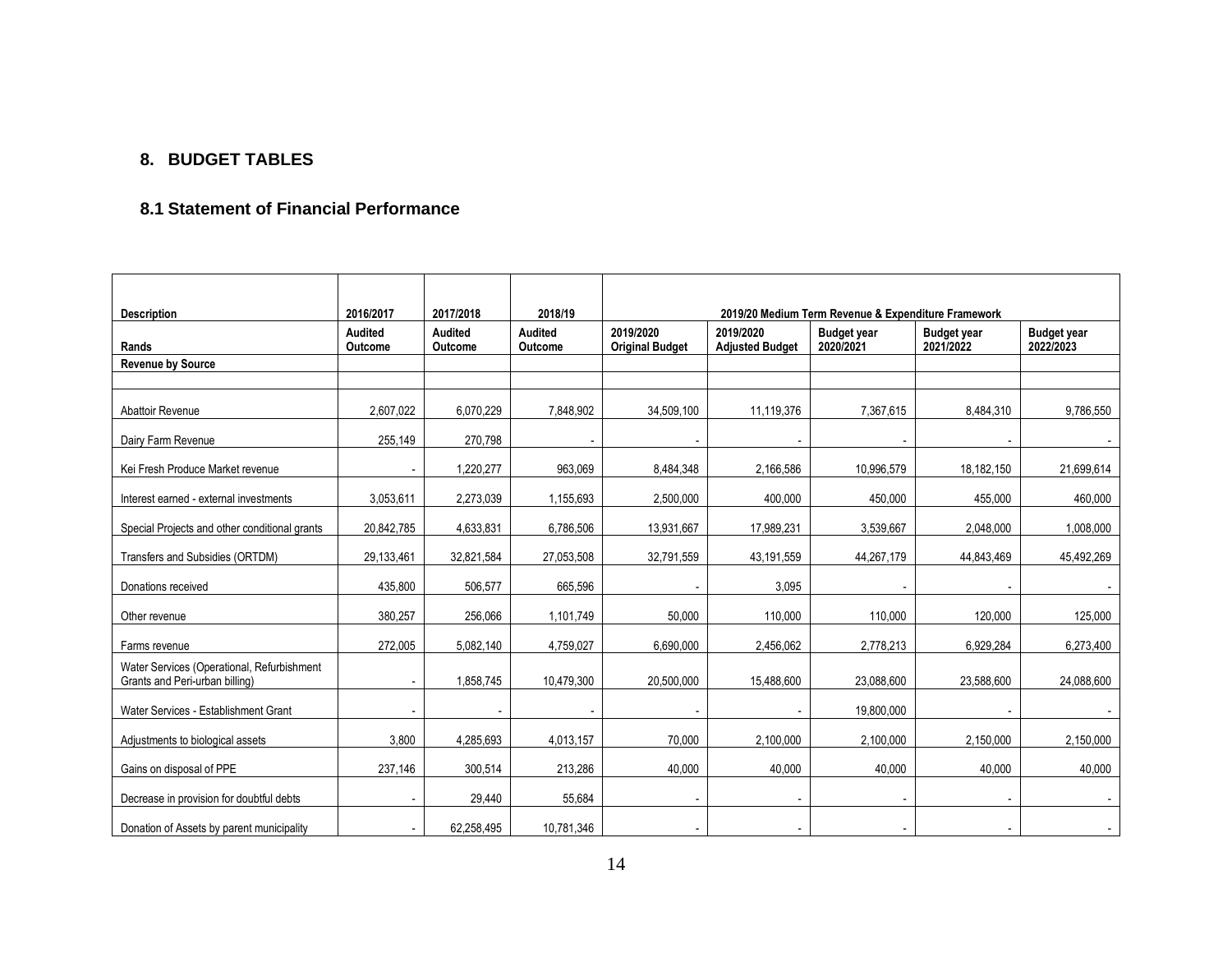|                                                                         |                                        |                                 |                                      | 2019/20 Medium Term Revenue & Expenditure Framework |                                     |                                 |                                 |                                 |  |
|-------------------------------------------------------------------------|----------------------------------------|---------------------------------|--------------------------------------|-----------------------------------------------------|-------------------------------------|---------------------------------|---------------------------------|---------------------------------|--|
| <b>Description</b><br>Rands                                             | 2016/2017<br><b>Audited</b><br>Outcome | 2017/2018<br>Audited<br>Outcome | 2018/19<br><b>Audited</b><br>Outcome | 2019/2020<br><b>Original Budget</b>                 | 2019/2020<br><b>Adjusted Budget</b> | <b>Budget year</b><br>2020/2021 | <b>Budget year</b><br>2021/2022 | <b>Budget year</b><br>2022/2023 |  |
| <b>Total Revenue (excluding capital transfers</b><br>and contributions) | 57,221,036                             | 121,867,428                     | 75,876,823                           | 119,566,674                                         | 95,064,509                          | 114,537,852                     | 106,840,813                     | 111,123,432                     |  |
| <b>Expenditure By Type</b>                                              |                                        |                                 |                                      |                                                     |                                     |                                 |                                 |                                 |  |
| Employee related costs                                                  | 21,645,270                             | 34,274,310                      | 41,536,267                           | 44,354,739                                          | 44,706,503                          | 49,038,787                      | 52,413,288                      | 55,715,189                      |  |
| <b>Board of Directors Allowances</b>                                    | 318,002                                | 1,076,060                       | 1,135,302                            | 1,375,000                                           | 620.628                             | 650,000                         | 682,500                         | 716,625                         |  |
| Board of Directors Travelling, Accommodation<br>& other                 | 684,888                                | 650,048                         | 275,990                              | 561,000                                             | 567,000                             | 564,350                         | 508,685                         | 584,549                         |  |
| Debt impairment                                                         | 27,875                                 | 387,582                         |                                      |                                                     |                                     |                                 |                                 |                                 |  |
| Depreciation                                                            | 740,273                                | 4,016,134                       | 4,237,152                            | 4,723,570                                           | 4,702,498                           | 3,756,922                       | 4,684,157                       | 4,514,251                       |  |
| Assets impairment                                                       |                                        | 4,530,507                       | 7,287,711                            |                                                     |                                     |                                 |                                 |                                 |  |
| Finance charges                                                         | 16,569                                 | 31,770                          | 40,571                               | 38,500                                              | 37,800                              | 41,580                          | 45,738                          | 50,312                          |  |
| Repairs and Maintenance                                                 | 113,324                                | 216,572                         | 486,596                              | 220,000                                             | 175,000                             | 215,080                         | 217,580                         | 220,330                         |  |
| Fresh Produce Market Operations                                         | 5,939,781                              | 2,473,468                       | 2,454,787                            | 3,336,299                                           | 3,076,281                           | 4,285,460                       | 4,806,799                       | 4,999,327                       |  |
| <b>Abattoir Operations</b>                                              | 3,008,047                              | 6,349,700                       | 11,028,217                           | 29,326,062                                          | 2,783,056                           | 3,474,436                       | 3,912,162                       | 4,364,034                       |  |
| Dairy Farm Operations                                                   | 720,638                                | 559,079                         |                                      | 382,149                                             |                                     |                                 |                                 |                                 |  |
| Farms Operations                                                        | 7,936,689                              | 4,057,476                       | 3,145,429                            | 5,761,050                                           | 10,709,391                          | 12,686,730                      | 16,269,982                      | 18,646,232                      |  |
| <b>Water Services Operations</b>                                        | 2,582,553                              | 1,069,899                       | 2,279,525                            | 3,860,800                                           | 4,025,000                           | 4,130,000                       | 4,148,200                       | 4,168,932                       |  |
| Special Projects (Transfers and Grants)                                 | 1,248,391                              | 628,494                         | 5,832,979                            | 9,913,043                                           | 13,685,585                          |                                 |                                 |                                 |  |
| Other Operating Expenditure                                             | 5,066,117                              | 6,666,902                       | 7,652,844                            | 10,261,200                                          | 7,660,923                           | 8,597,448                       | 9,014,308                       | 9,270,947                       |  |
| Adjustments to Biological Assets                                        | 139,550                                | 310,844                         | 454,650                              | 150,000                                             | 100,000                             | 150,000                         | 100,000                         | 100,000                         |  |
| <b>Total Expenditure</b>                                                | 50,187,968                             | 67,298,844                      | 87,848,020                           | 114,263,413                                         | 92,849,664                          | 87,590,793                      | 96,803,399                      | 103,350,728                     |  |
|                                                                         |                                        |                                 |                                      |                                                     |                                     |                                 |                                 |                                 |  |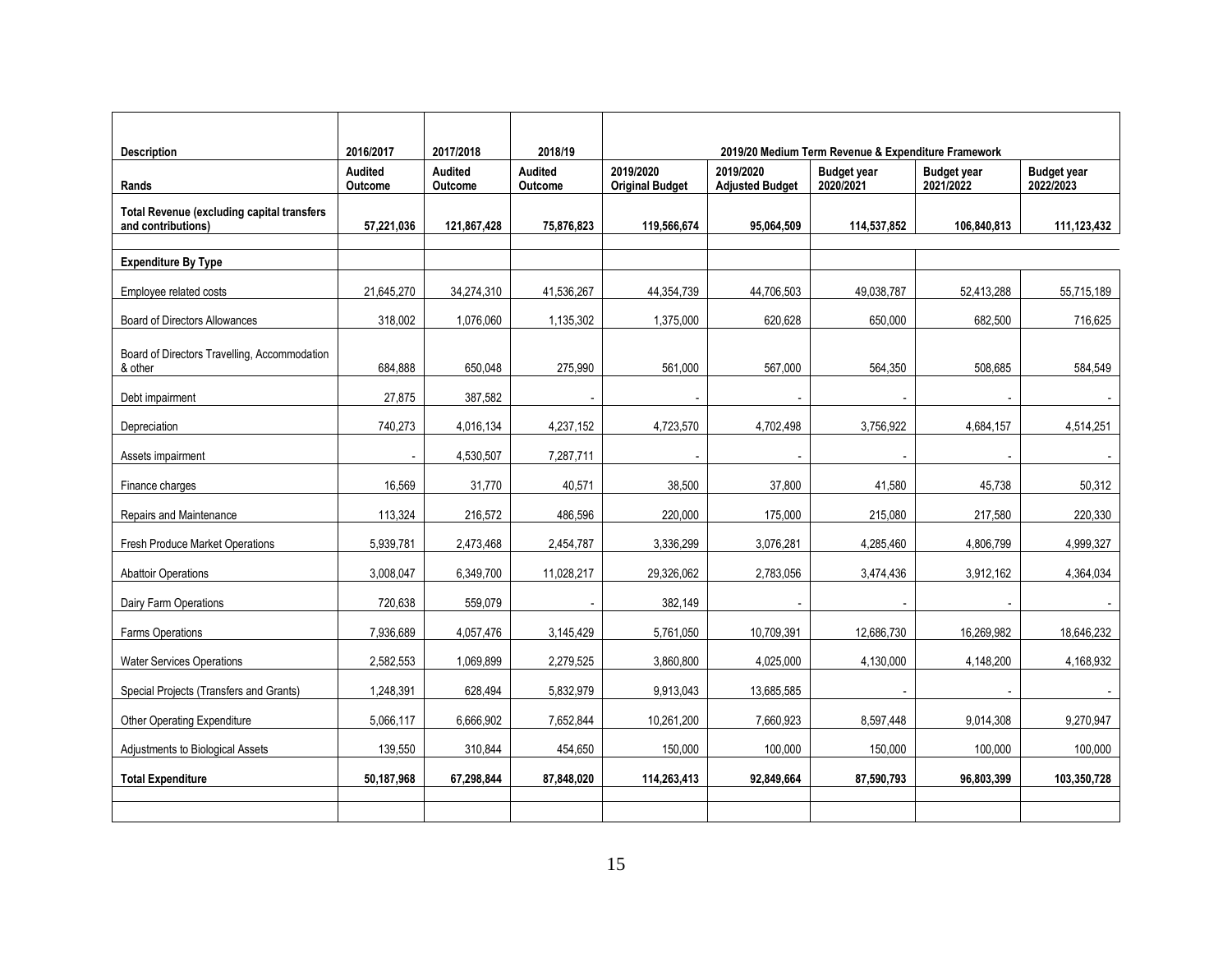| <b>Description</b>                            | 2016/2017          | 2017/2018          | 2018/19            | 2019/20 Medium Term Revenue & Expenditure Framework |                                     |                                 |                                 |                                 |  |
|-----------------------------------------------|--------------------|--------------------|--------------------|-----------------------------------------------------|-------------------------------------|---------------------------------|---------------------------------|---------------------------------|--|
| Rands                                         | Audited<br>Outcome | Audited<br>Outcome | Audited<br>Outcome | 2019/2020<br><b>Original Budget</b>                 | 2019/2020<br><b>Adjusted Budget</b> | <b>Budget year</b><br>2020/2021 | <b>Budget year</b><br>2021/2022 | <b>Budget year</b><br>2022/2023 |  |
| Surplus/ (Deficit) for the year               | 7,033,069          | 54,568,584         | 11,971,197         | 5,303,261                                           | 2,214,845                           | 26,947,059                      | 10,037,413                      | 7,772,705                       |  |
|                                               |                    |                    |                    |                                                     |                                     |                                 |                                 |                                 |  |
| Income Tax                                    |                    | 1,866,427          | 5,353,124          |                                                     |                                     |                                 | $\overline{\phantom{a}}$        |                                 |  |
|                                               |                    |                    |                    |                                                     |                                     |                                 |                                 |                                 |  |
| <b>Profit After Tax</b>                       | 7.033.069          | 56,435,011         | $-6.618.073$       | 5,303,261                                           | 2,214,845                           | 26,947,059                      | 10,037,413                      | 7,772,705                       |  |
|                                               |                    |                    |                    |                                                     |                                     |                                 |                                 |                                 |  |
| Accumulated surplus at the beginning of the   |                    |                    |                    |                                                     |                                     |                                 |                                 |                                 |  |
| year                                          | 28,541,440         | 35,574,511         | 92,009,519         | 92,596,679                                          | 85,391,446                          | 87,606,291                      | 114,553,350                     | 124,590,764                     |  |
| Accumulated surplus at the end of the<br>year | 35,574,508         | 92,009,522         | 85,391,446         | 97,899,940                                          | 87,606,291                          | 114,553,350                     | 124,590,764                     | 132,363,468                     |  |

## **8.2 Statement of Financial Position**

|                                            | 2016/2017                  | 2017/2018                  | 2018/2019                         | <b>Medium Term Revenue and Expenditure Framework</b>                                               |                        |           |                                 |            |
|--------------------------------------------|----------------------------|----------------------------|-----------------------------------|----------------------------------------------------------------------------------------------------|------------------------|-----------|---------------------------------|------------|
| <b>Description</b>                         | Audited<br><b>Outcomes</b> | Audited<br><b>Outcomes</b> | <b>Audited</b><br><b>Outcomes</b> | <b>Budget year</b><br><b>Budget year</b><br><b>Budget year 2019/2020</b><br>2020/2021<br>2021/2022 |                        |           | <b>Budget year</b><br>2022/2023 |            |
| Rands                                      |                            |                            |                                   | <b>Original Budget</b>                                                                             | <b>Adjusted Budget</b> |           |                                 |            |
|                                            |                            |                            |                                   |                                                                                                    |                        |           |                                 |            |
| <b>ASSETS</b>                              |                            |                            |                                   |                                                                                                    |                        |           |                                 |            |
| <b>Current assets</b>                      |                            |                            |                                   |                                                                                                    |                        |           |                                 |            |
| Cash and Cash Equivalents                  | 36,254,354                 | 30,880,253                 | 6,282,309                         | 20,702,556                                                                                         | 10,163,515             | 8,994,523 | 20,188,645                      | 29,180,801 |
| Receivables from Exchange Transactions     | 20,899                     | 1,651,914                  | 11,220,406                        | 1,100,000                                                                                          | 1,100,000              | 200,000   | 200,000                         | 100,000    |
| Receivables from Non-Exchange Transactions | 6,208,828                  | 924,075                    | 192,578                           | 4,477,160                                                                                          | 200,000                | 200,000   | 150.000                         | 100,000    |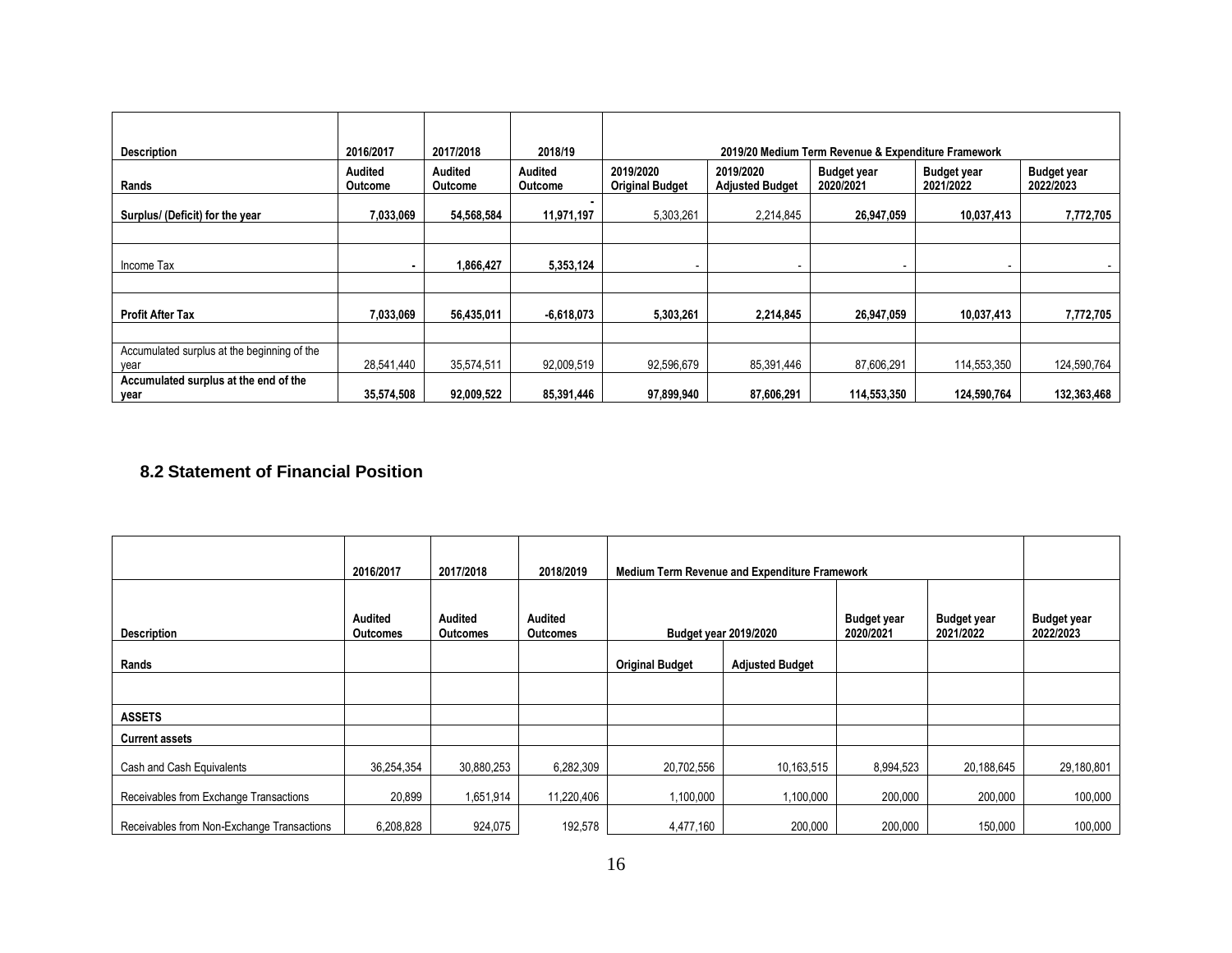|                                                              | 2016/2017                  | 2017/2018                         | 2018/2019                         | Medium Term Revenue and Expenditure Framework |                        |                                 |                                 |                                 |
|--------------------------------------------------------------|----------------------------|-----------------------------------|-----------------------------------|-----------------------------------------------|------------------------|---------------------------------|---------------------------------|---------------------------------|
|                                                              |                            |                                   |                                   |                                               |                        |                                 |                                 |                                 |
| <b>Description</b>                                           | Audited<br><b>Outcomes</b> | <b>Audited</b><br><b>Outcomes</b> | <b>Audited</b><br><b>Outcomes</b> | <b>Budget year 2019/2020</b>                  |                        | <b>Budget year</b><br>2020/2021 | <b>Budget year</b><br>2021/2022 | <b>Budget year</b><br>2022/2023 |
| Rands                                                        |                            |                                   |                                   | <b>Original Budget</b>                        | <b>Adjusted Budget</b> |                                 |                                 |                                 |
| Taxes                                                        | 169,940                    | 1,866,427                         | 7,219,552                         | 1,500,000                                     | 7,219,552              | 7,219,552                       | 3,500,000                       | 1,500,000                       |
| Inventory                                                    | 199,262                    | 982,361                           | 170,266                           | 900,000                                       | 200,000                | 150,000                         | 150,000                         | 100,000                         |
| <b>Total current assets</b>                                  | 42,853,282                 | 36,305,031                        | 25,085,112                        | 28,679,716                                    | 18,883,067             | 16,764,075                      | 24,188,645                      | 30,980,801                      |
|                                                              |                            |                                   |                                   |                                               |                        |                                 |                                 |                                 |
| Non current assets                                           |                            |                                   |                                   |                                               |                        |                                 |                                 |                                 |
|                                                              |                            |                                   |                                   |                                               |                        |                                 |                                 |                                 |
| Property, plant and equipment                                | 4,265,631                  | 54,931,715                        | 61,518,434                        | 64,033,630                                    | 58,827,117             | 84,050,867                      | 86,369,616                      | 88,708,165                      |
| <b>Biological assets</b>                                     | 760,051                    | 11,232,450                        | 13,234,503                        | 11,282,450                                    | 14,554,503             | 15,034,503                      | 15,614,503                      | 15,714,503                      |
| Intangible assets                                            | 814,289                    | 644,144                           | 781,249                           | 254,144                                       | 538,578                | 393,906                         | 158,000                         |                                 |
| Total non current assets                                     | 5,839,972                  | 66,808,310                        | 75,534,185                        | 75,570,225                                    | 73,920,197             | 99,479,275                      | 102,142,118                     | 104,422,668                     |
| <b>TOTAL ASSETS</b>                                          | 48,693,255                 | 103,113,341                       | 100,619,297                       | 104,249,941                                   | 92,803,265             | 116,243,350                     | 126,330,764                     | 135,403,468                     |
| <b>LIABILITIES</b>                                           |                            |                                   |                                   |                                               |                        |                                 |                                 |                                 |
| <b>Current liabilities</b>                                   |                            |                                   |                                   |                                               |                        |                                 |                                 |                                 |
| Taxes (VAT)                                                  |                            | 588,611                           | 2,654,559                         | 350,000                                       | 350,000                | 390,000                         | 390,000                         | 390,000                         |
| <b>Unspent Conditional Government Grants and</b><br>Receipts | 6,442,340                  | 1,766,208                         | 3,290,842                         |                                               | 1,300,000              |                                 |                                 |                                 |
| Payables from exchange transactions                          | 2,681,580                  | 5,157,797                         | 5,047,079                         | 3,200,000                                     | 300,000                | 100,000                         | 150,000                         | 150,000                         |
| Payables from non-exchange transactions                      | 446,973                    | 446,973                           | 446,973                           |                                               | 446,973                |                                 |                                 | $\sim$                          |
| Current employee benefits                                    | 3,547,854                  | 3,144,234                         | 3,788,396                         | 2,800,000                                     | 2,800,000              | 1,200,000                       | 1,200,000                       | 2,500,000                       |
| <b>Total current liabilities</b>                             | 13,118,747                 | 11,103,823                        | 15,227,850                        | 6,350,000                                     | 5,196,973              | 1,690,000                       | 1,740,000                       | 3,040,000                       |
|                                                              |                            |                                   |                                   |                                               |                        |                                 |                                 |                                 |
| Non current liabilities                                      |                            | $\overline{a}$                    |                                   |                                               |                        |                                 |                                 |                                 |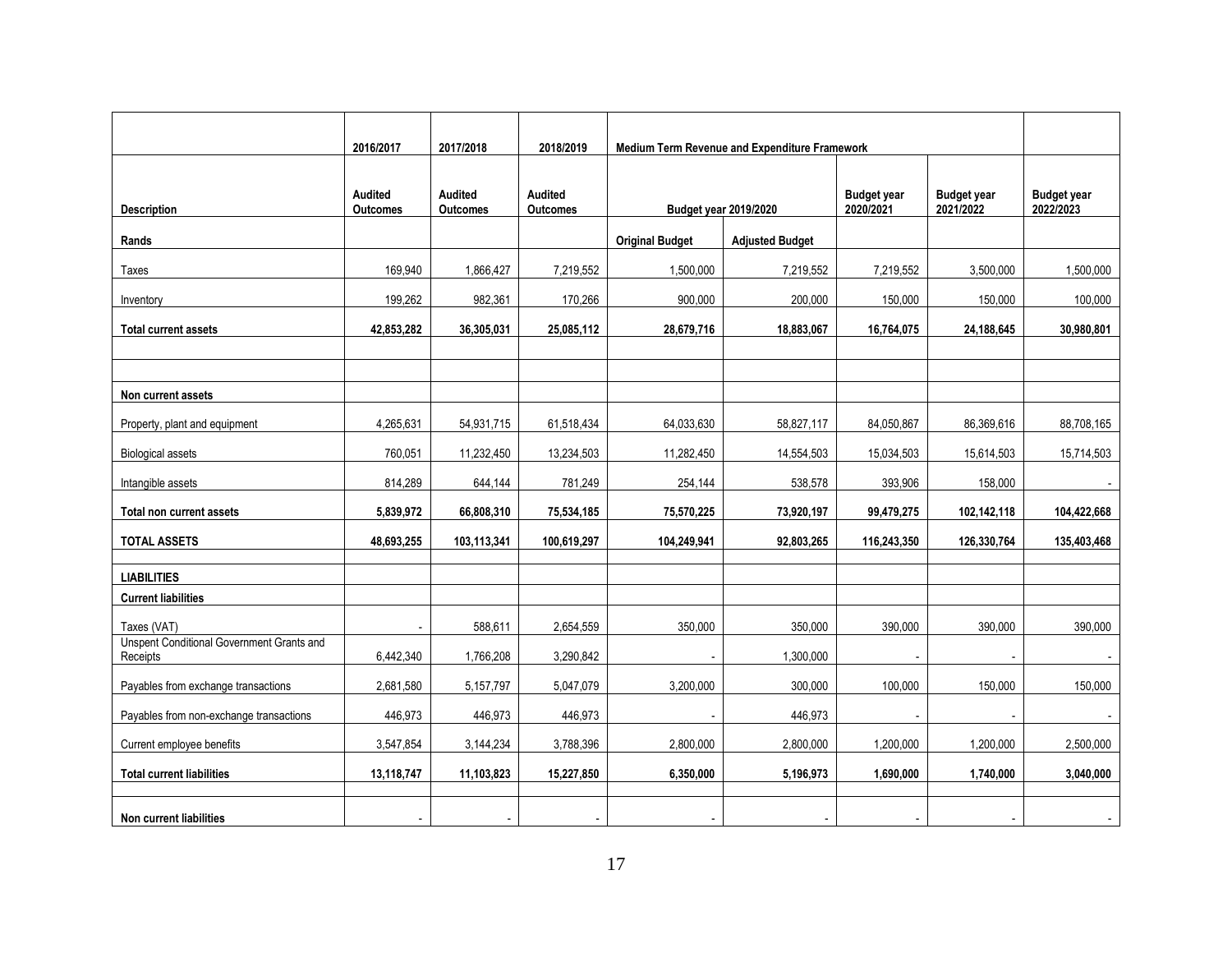|                                | 2016/2017                  | 2017/2018                  | 2018/2019           | <b>Medium Term Revenue and Expenditure Framework</b>                                               |                        |                                 |             |             |
|--------------------------------|----------------------------|----------------------------|---------------------|----------------------------------------------------------------------------------------------------|------------------------|---------------------------------|-------------|-------------|
| <b>Description</b>             | Audited<br><b>Outcomes</b> | Audited<br><b>Outcomes</b> | Audited<br>Outcomes | <b>Budget year</b><br><b>Budget year</b><br><b>Budget year 2019/2020</b><br>2020/2021<br>2021/2022 |                        | <b>Budget year</b><br>2022/2023 |             |             |
| Rands                          |                            |                            |                     | <b>Original Budget</b>                                                                             | <b>Adjusted Budget</b> |                                 |             |             |
| <b>TOTAL LIABILITIES</b>       | 13,118,747                 | 11.103.823                 | 15,227,850          | 6,350,000                                                                                          | 5,196,973              | 1,690,000                       | 1,740,000   | 3,040,000   |
|                                |                            |                            |                     |                                                                                                    |                        |                                 |             |             |
| <b>NET ASSETS</b>              | 35,574,508                 | 92,009,518                 | 85,391,447          | 97,899,941                                                                                         | 87,606,292             | 114,553,350                     | 124,590,764 | 132,363,468 |
| <b>COMMUNITY WEALTH/EQUITY</b> |                            |                            |                     |                                                                                                    |                        |                                 |             |             |
| Accumulated Surplus/(Deficit)  | 35,574,508                 | 92,009,518                 | 85,391,447          | 97,899,941                                                                                         | 87,606,292             | 114,553,350                     | 124,590,764 | 132,363,468 |
| TOTAL COMMUNITY WEALTH/EQUITY  | 35,574,508                 | 92,009,518                 | 85,391,447          | 97,899,941                                                                                         | 87,606,292             | 114,553,350                     | 124,590,764 | 132,363,468 |

## **8.3 Cash-Flow Statement**

| <b>Description</b>                         | 2016/2017                 | 2017/2018                        | 2018/2019          | <b>Medium Term Revenue and Expenditure Framework</b> |                        |                                 |                                 |                                 |
|--------------------------------------------|---------------------------|----------------------------------|--------------------|------------------------------------------------------|------------------------|---------------------------------|---------------------------------|---------------------------------|
| Rands                                      | Audited<br><b>Outcome</b> | <b>Audited</b><br><b>Outcome</b> | Audited<br>Outcome | <b>Budget year 2019/2020</b>                         |                        | <b>Budget year</b><br>2020/2021 | <b>Budget year</b><br>2021/2022 | <b>Budget year</b><br>2022/2023 |
|                                            |                           |                                  |                    | <b>Original Budget</b>                               | <b>Adjusted Budget</b> |                                 |                                 |                                 |
| <b>CASH FLOW FROM OPERATING ACTIVITIES</b> |                           |                                  |                    |                                                      |                        |                                 |                                 |                                 |
| Receipts                                   |                           |                                  |                    |                                                      |                        |                                 |                                 |                                 |
| Sales of goods and services                | 1,127,787                 | 12,597,748                       | 16,370,736         | 70.183.448                                           | 31,230,624             | 44,231,007                      | 57, 184, 343                    | 61,848,163                      |
| Grants and public contributions            | 47.248.480                | 43,778,466                       | 34.505.610         | 32.791.559                                           | 59,189,948             | 67.606.846                      | 45,591,469                      | 46,500,269                      |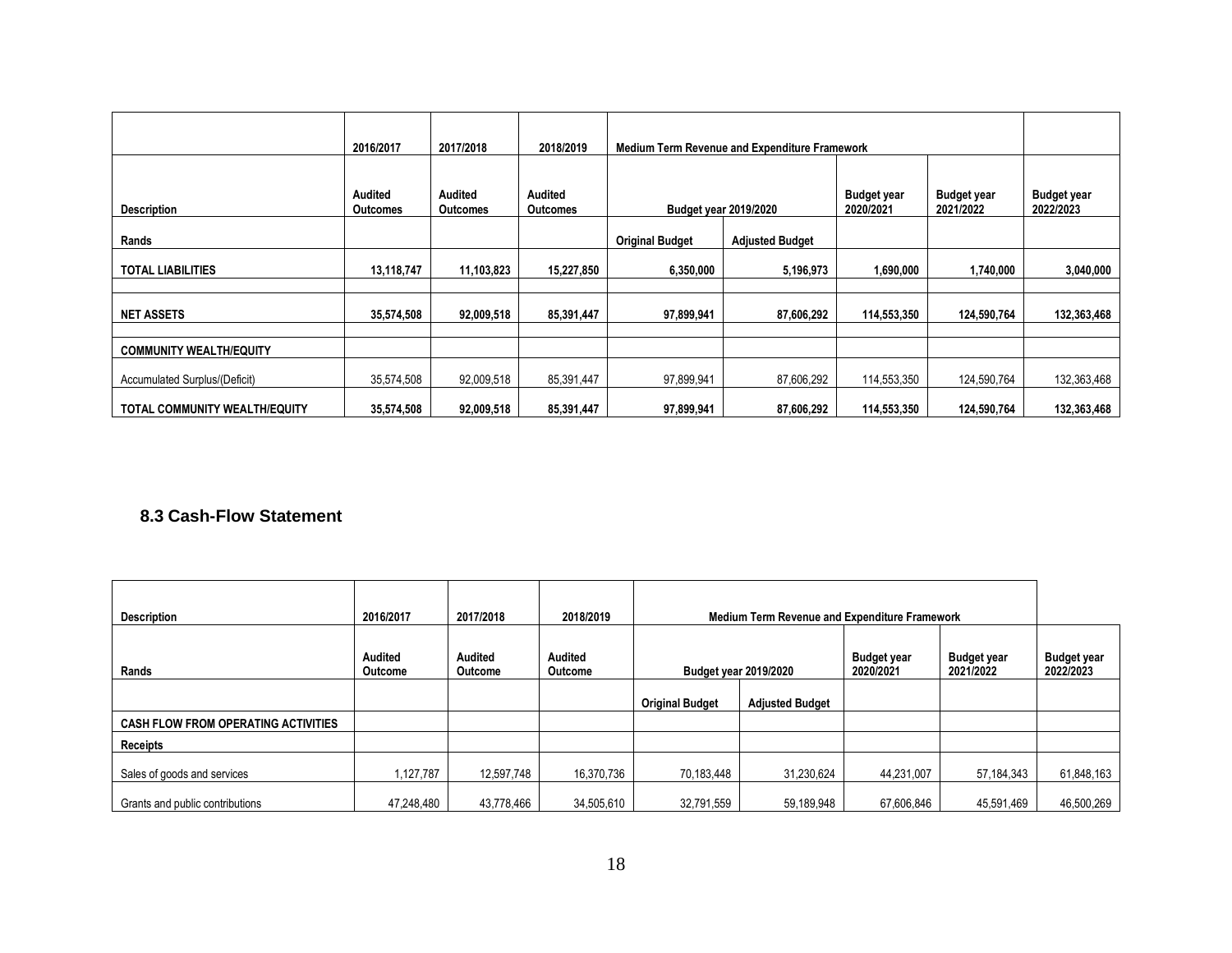| <b>Description</b>                                              | 2016/2017                        | 2017/2018          | 2018/2019                 | Medium Term Revenue and Expenditure Framework |                        |                                 |                                 |                                 |
|-----------------------------------------------------------------|----------------------------------|--------------------|---------------------------|-----------------------------------------------|------------------------|---------------------------------|---------------------------------|---------------------------------|
| Rands                                                           | <b>Audited</b><br><b>Outcome</b> | Audited<br>Outcome | <b>Audited</b><br>Outcome | <b>Budget year 2019/2020</b>                  |                        | <b>Budget year</b><br>2020/2021 | <b>Budget year</b><br>2021/2022 | <b>Budget year</b><br>2022/2023 |
|                                                                 |                                  |                    |                           | <b>Original Budget</b>                        | <b>Adjusted Budget</b> |                                 |                                 |                                 |
| Interest                                                        | 3,053,611                        | 2,273,039          | 1,155,693                 | 2,500,000                                     | 400,000                | 450,000                         | 455,000                         | 460,000                         |
| Payments                                                        |                                  |                    |                           |                                               |                        |                                 |                                 |                                 |
| Suppliers and employees                                         | 37,195,442                       | 62,256,404         | 70,891,815                | 100,007,381                                   | 84,553,055             | 84,584,264                      | 85.222.952                      | 92,978,165                      |
| Finance charges                                                 | 16,569                           | 31,770             | 40,571                    | 38,500                                        | 37,800                 | 41,580                          | 45,738                          | 50,312                          |
| <b>Transfers and Grants</b>                                     | 5,939,781                        |                    |                           |                                               |                        |                                 |                                 |                                 |
| <b>NET CASH FROM/(USED) OPERATING</b><br><b>ACTIVITIES</b>      | 8,278,086                        | $-3,638,921$       | 18,900,347                | 5,429,126                                     | 6,229,716              | 27,662,008                      | 17,962,122                      | 15,779,955                      |
| <b>CASH FLOWS FROM INVESTING ACTIVITIES</b>                     |                                  |                    |                           |                                               |                        |                                 |                                 |                                 |
|                                                                 |                                  |                    |                           |                                               |                        |                                 |                                 |                                 |
| Proceeds on disposal of Property, Plant and<br>Equipment        | 539,088                          | 607,921            | 702,431                   | 120,000                                       | 120,000                | 65,000                          | 65,000                          | 65,000                          |
| Proceeds on disposal of Biological Assets                       | 49,900                           | 2,210,953          | 2,668,856                 |                                               |                        |                                 |                                 |                                 |
| Purchase of Intangible Assets                                   | 805,184                          |                    | 315,580                   |                                               |                        | 158,000                         |                                 |                                 |
| Purchase of Biological Assets                                   | 318,000                          | 1,203,766          | 1,112,402                 |                                               | 700,000                | $\overline{\phantom{a}}$        |                                 |                                 |
| Purchase of Property, Plant and Equipment                       | 1,729,822                        | 4,612,167          | 7,640,902                 | 7,245,000                                     | 1,768,510              | 28,738,000                      | 6,833,000                       | 6,852,800                       |
| <b>NET CASH FROM/(USED) INVESTING</b><br><b>ACTIVITIES</b>      | $-2,264,020$                     | $-2,997,060$       | $-5,697,597$              | $-7,125,000$                                  | $-2,348,510$           | $-28,831,000$                   | $-6,768,000$                    | $-6,787,800$                    |
| <b>CASH FLOWS FROM FINANCING ACTIVITIES</b>                     |                                  |                    |                           |                                               |                        |                                 |                                 |                                 |
| Receipts                                                        |                                  |                    |                           |                                               |                        |                                 |                                 |                                 |
|                                                                 |                                  |                    |                           |                                               |                        |                                 |                                 |                                 |
| Repayment of borrowing<br><b>NET CASH FROM/(USED) FINANCING</b> |                                  |                    |                           |                                               |                        |                                 |                                 |                                 |
| <b>ACTIVITIES</b>                                               |                                  |                    |                           |                                               |                        |                                 |                                 | $\blacksquare$                  |
| NET INCREASE/ (DECREASE) IN CASH HELD                           | 6.014.066                        | $-6.635.981$       | $-24.597.944$             | $-1.695.874$                                  | 3,881,206              | $-1.168.992$                    | 11,194,122                      | 8.992.155                       |